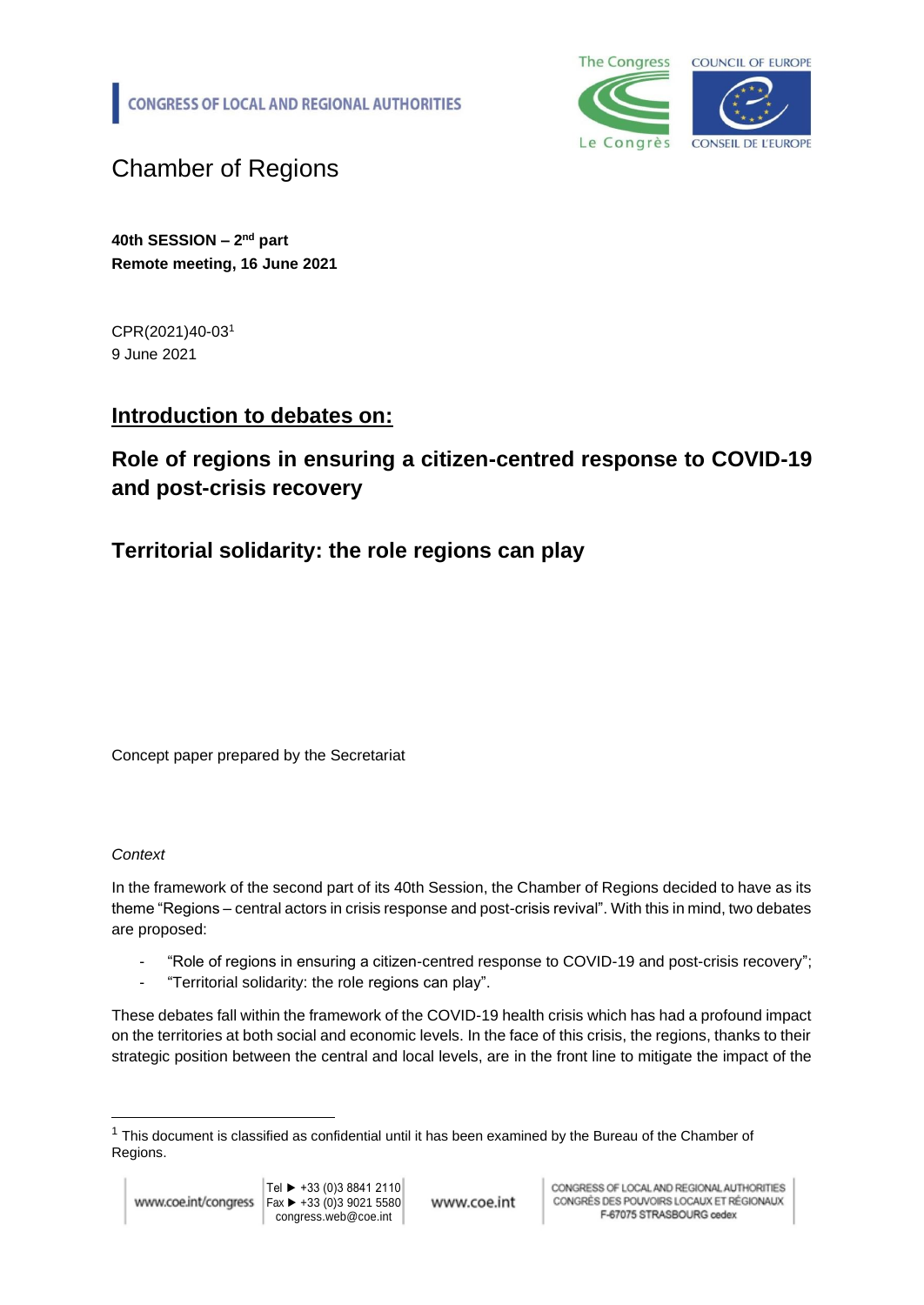outbreak on their communities and shape the post-crisis future, while supporting co-operation between the different levels of governance to assist territories in need.

The debate on the role of regions in ensuring a citizen-centred response to COVID-19 and post-crisis recovery aims to highlight the key role of the regions in this health crisis, the main issues the regions have faced and how they are rebuilding society. To this end, representatives of three European associations of regions are expected to provide examples of concrete situations and specific actions taken while highlighting the main problems and best practices which enabled them to tackle the challenges.

The debate on "Territorial solidarity: the role regions can play" has as its objective the improvement of coordination mechanisms between regions and states, the analysis and presentation of new instruments for cooperation and equalization between regions and the opportunity to share the best practices of crisis management and equitable sharing of financial supports among regions. During this debate, a report will be presented and submitted to the members of the Chamber of Regions for adoption.

Members of the Chamber of Regions will contribute to the debates by sharing their own experiences and vision with a specific focus on the role of regional authorities, that is the level of governance between the national / central governments and parliaments and municipalities / towns and cities.

### **Role of regions in ensuring a citizen-centred response to COVID-19 and post-crisis recovery.**

The health crisis caused by the coronavirus pandemic has had serious consequences both for the life of the territories and for the life of citizens. National, regional and local authorities were compelled to take urgent measures and develop a response to limit the spread of the virus and protect the population, and ensure eventually a gradual return to a normal life.

Since the outbreak of the pandemic, the regions have been key players in managing the crisis. Indeed, in most European countries measures to contain the spread of the virus (lockdown, curfew, closure of shops, suspension of tourism) have been carried out on a territorial basis and could vary considerably from one region to another within the same country.

In addition, regions have been particularly affected due to their predominant areas of competence: economic, health, transport and environmental sectors, cross-border areas, organisation of regional and local elections. The regions then had to adapt to the situation in order to ensure the continuity of public services while responding to the crisis.

This unprecedented crisis has highlighted certain weaknesses in the mode of governance and in particular the complexity of the dialogue with the State and the coordination of action. In this context, the establishment of coordination mechanisms between the different levels of governance is of crucial importance to respond effectively to future crises. Nevertheless, the COVID-19 pandemic has led in some cases to a strengthening of multi-level governance and cooperation between sub-national levels.

However, the post-crisis recovery needs consolidated co-operation and solidarity between the State and the local and regional authorities. On the medium scale, regional entities have shown to be best able to respond to emergencies because of their better knowledge of the situation on the ground and of the exact needs of municipalities and provinces or *départements*.

In the post crisis-recovery, the support of the regions has been indispensable. The state needs effective and empowered regional administrations under the authority of elected representatives to respond to crisis situations, and the right balance between centralised and decentralised power. Regional authorities must be equipped with proper competences and means, including the necessary autonomy in decision making and budget allocation, to support the social and economic reconstruction of their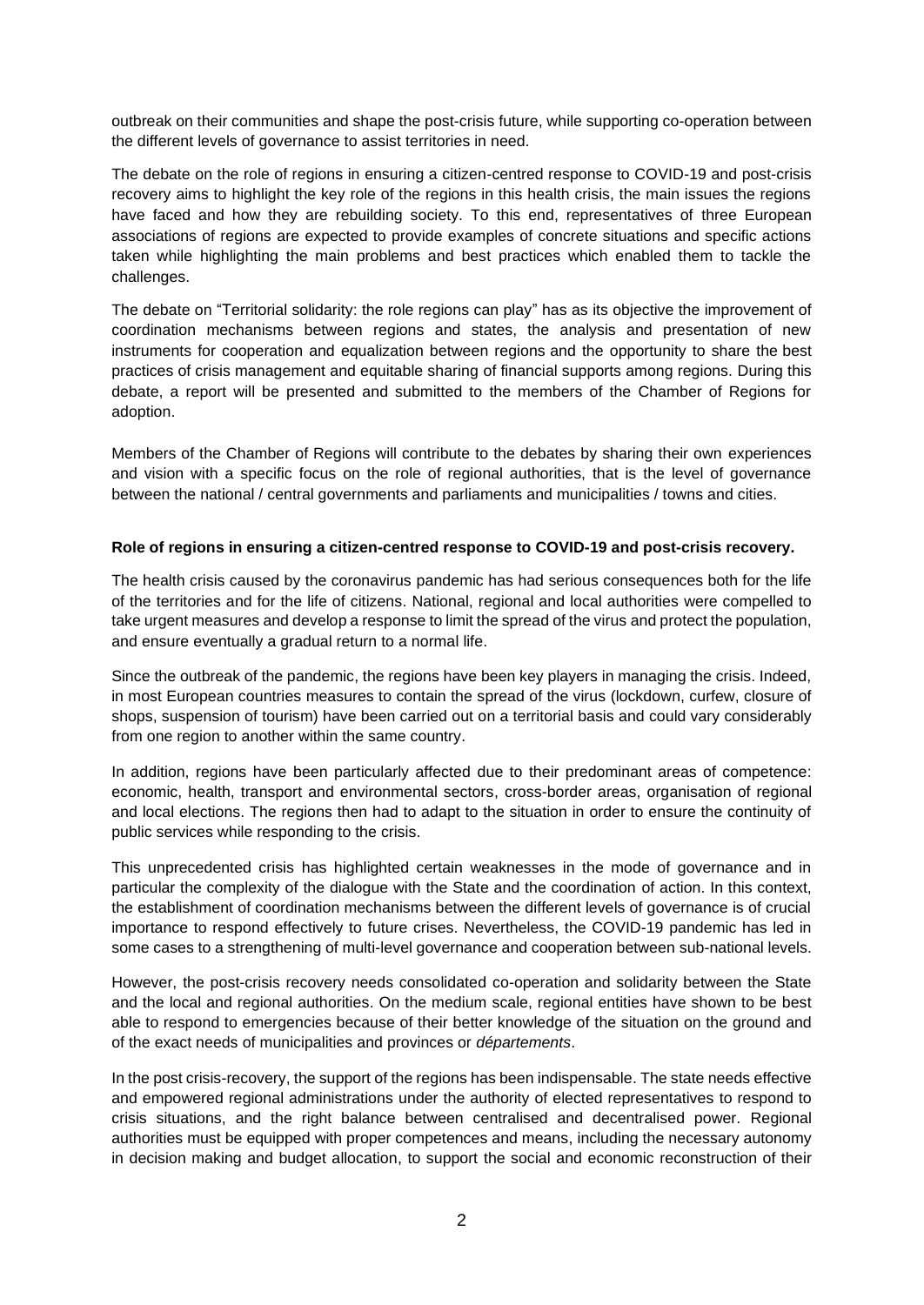territories, which must entail greater solidarity and co-operation between the different levels: European, national, regional and local.

As Europe is struggling to emerge from the health crisis, a helpful response in the context of COVID-19 has been the development and use of digital technologies to provide citizens with access to services and ensure proper communication with and between them. The new technologies have made it possible to limit the spread of the virus, reduce the impact on economic activities and protect the population through the opportunity to telework or tele-study, to consult specialists without having to travel, or to do their shopping remotely. Digitalisation has also made it possible to tackle a certain "lockdown" of democracy as digital tools were used to ensure public participation in local affairs and increase transparency. At the same time, the crisis has highlighted the inequalities of access to digital technologies and in possibilities for their effective use among different groups of the population that need to be addressed.

The COVID-19 crisis has shown that the digitalisation of territories is today an indispensable axis of regional transformation because, in addition to corresponding to the transition to a society where citizens are highly connected, digitalisation brings many benefits to the territory for both citizens and sub-national authorities because all their fields of intervention can be concerned by this movement of innovation and facilitate the life of the community. Despite its positive aspect during this crisis, digitalisation could have its limits in terms of health, but also in social and territorial terms. The divide between metropolitan and non-metropolitan areas could tend to foster the digital exclusion of certain populations and further deepen inequalities between territories. Moreover, the use of new technologies may also be difficult for the elderly people.

### **Territorial solidarity: the role regions can play**

The COVID-19 pandemic has exposed the critical need for a better territorial cohesion policy and greater territorial solidarity. In this time of post-crisis recovery more than ever, States are facing challenges of social, economic and environmental nature which are affecting also the traditional and social ties between and within the regions. No country or region can overcome this crisis by itself, therefore solidarity must remain strong not only now during time of crisis, but also in the future.

The health crisis did not have the same impact on the territories and therefore has provoked disparities from one territory to another. That is why solidarity must be shown to ensure that all citizens have equal access to public services, mostly during this time of post-crises recovery. Share of concrete help and best practices of crisis management between regions is fundamental and solidarity throughout European regions must be kept strong to face the crisis together. The need for better territorial cohesion policy and greater territorial solidarity is more critical now than ever.

During the health crisis, the co-operation and solidarity have gone even beyond national borders, some cities/regions with low levels of infection supported their counterparts in other countries to relieve overburdened health services. However, especially in cross-border regions, such cooperation has been complicated by border closures, restrictions on movement, and the lack of effective coordination arrangements.

The disparities created during this time have mostly affected citizens living in rural regions of Europe, citizens who are living far from welfare services, and in particular health services. These regions are at risk of seeing themselves excluded from the high decision-making level, and that is why a strong solidarity between stronger and weaker regions is critical, to ensure that every citizen voice is heard and taken into consideration.

While national governments have seen their scope of action limited due to economic difficulties, the increasing role of the EU and decentralisation, the redistribution of services and financial resources between regions can contribute to territorial development. Decentralisation of power in Europe has